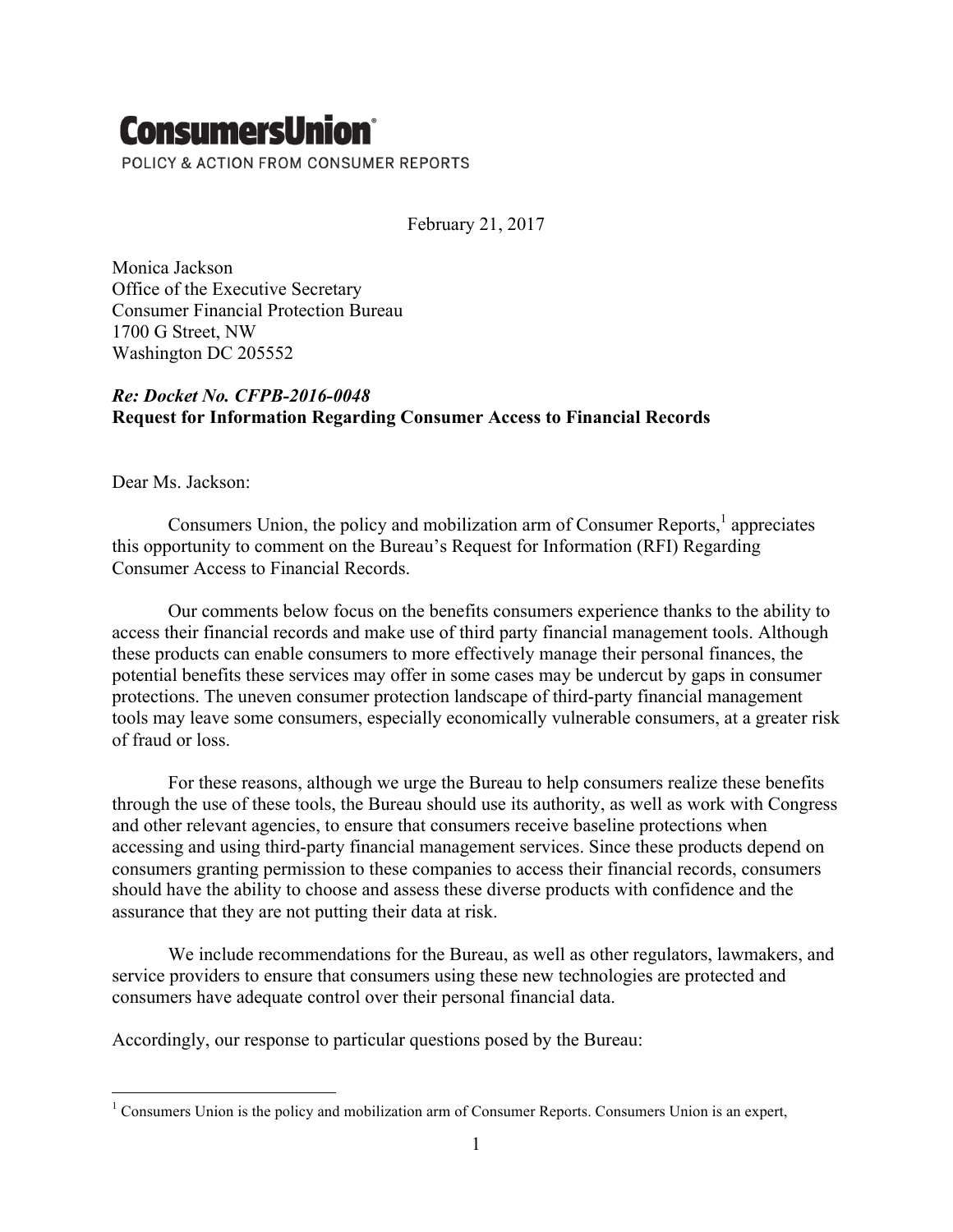1. What types of products and services are currently made available to consumers that rely, at least in part, on consumer-permissioned electronic access to consumer financial account data? What benefits do consumers realize as a result?

Consumer-permissioned access to financial records enables individuals to manage their investments, payroll, invoicing, personal financial management, accounting, payments/funds transfer, lending, saving, peer-to-peer payments, expense management, and charitable savings. These tools allow consumers to effectively save, pay off debts, manage their small business, and pay peers for small transactions, among other uses.

Although some consumers continue to prefer a pen-and-paper approach to their personal financial management, for a growing number of consumers, automation is the key to effectively managing their finances. Despite concerns about hacking, consumers desire access to the tools financial services technology provides. Access to personal financial management products is especially important to consumers that are under-supported or underserved by traditional financial management methods. Younger consumers and lower-income consumers have the ability to grow and manage their wealth through new tools provided by account aggregators. Account aggregation also allows advisers to have a full view of clients' accounts.<sup>2</sup>

4. To provide or assess eligibility for these products and services, what kinds of non-financial consumer account data are being accessed by parties that also access consumer financial account data? By what means, under what terms, and how often? How long is accessed data stored by permissioned parties or account aggregators?

These financial products and services should not have access to non-financial consumer account data that is not clearly necessary to the provision of those services, unless there is a clear and defined need that is expressed to the user. Consumers can be wrongly assessed by the use of non-financial consumer data in order to determine whether to provide access to lending, payment, or transaction tools. The access to non-financial consumer data can be compared to the use of non-driving factors that are used to calculate insurance risk. Using non-driving factors to inform insurance pricing has the potential to arbitrarily and unfairly discriminate against some consumers. Similarly, the use of data that is unrelated to a consumer's financial records and payment history could lead to unfair bias against some consumers. Therefore, access to nonfinancial consumer data should be closely regulated and limited.

14. When consumers permit access to their financial account data, what do they understand about: what data are accessed; how often they are accessed; for what purposes the data are used; whether the permissioned party or account aggregator continues to access, store or use such data after the consumer ceases to use the product or service for which the permissioned data use was intended by the consumer; and with which entities a permissioned party or account aggregator shares the data and on what terms and conditions? What drives or impacts their level of understanding? What impact does their level of understanding have on consumers and on other parties, including on consumers' willingness to permit access?

 <sup>2</sup> Veronica Dagher, *Consumers' Finance Data Still Flows at Aggregation Services for Financial Advisers*, WALL STREET J. (Nov. 11, 2015), https://www.wsj.com/articles/consumers-finance-data-still-flows-at-aggregationservices-for-financial-advisers-1447286131.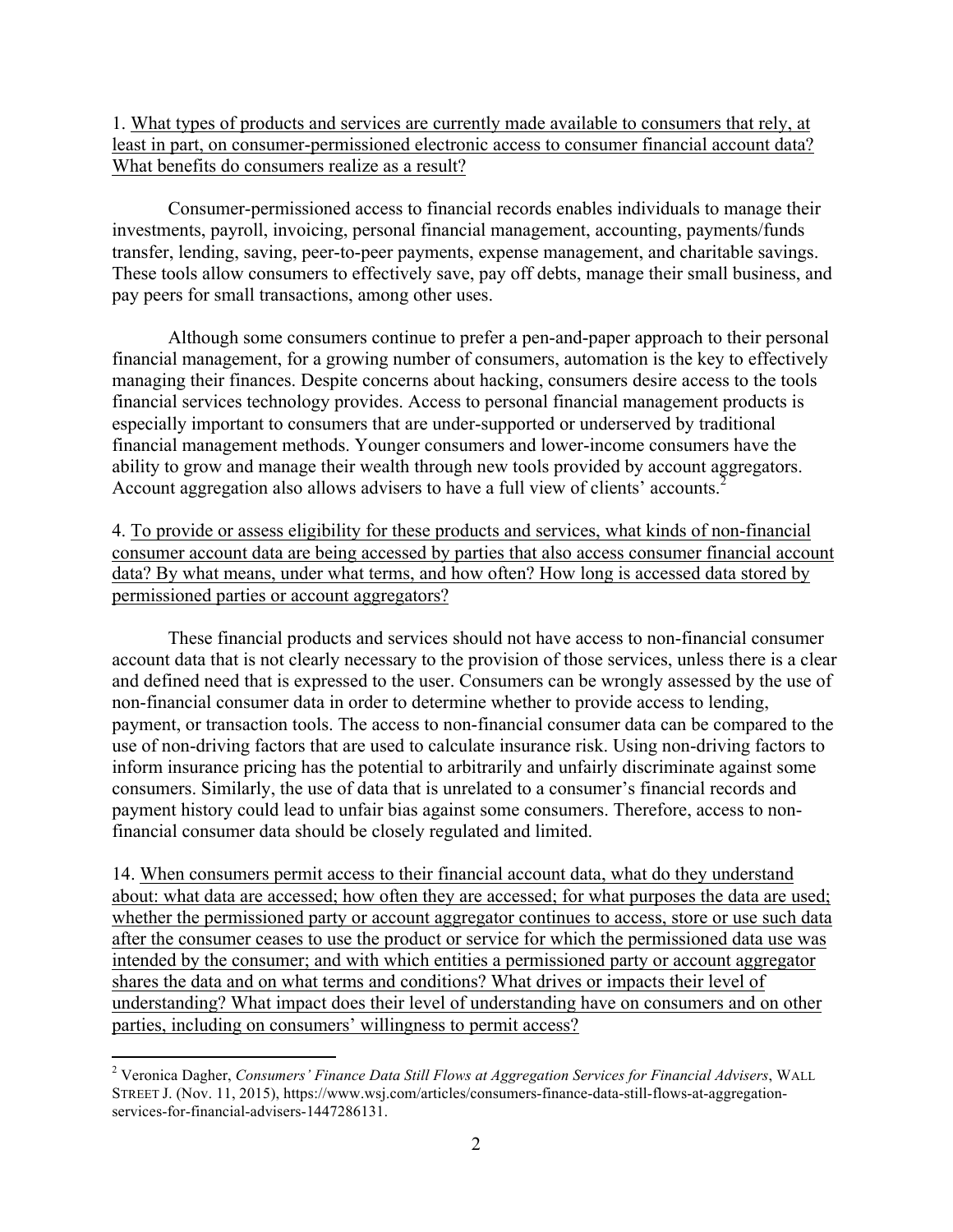15. To what extent are consumers able to control how data is used by permissioned parties or account aggregators that obtain their data via consumer-permissioned access? Are consumers able to control what data are accessed, how often they are accessed, for what purposes and for how long the data are used, and with which entities, if any, a permissioned party or account aggregator may share the data and on what terms and conditions? Are they able to request that permissioned parties, account aggregators, or other users delete such data? Is such data otherwise deleted and, if so, when and by what means? To what extent are consumers consenting to permissioned party and account aggregator practices with respect to access, use and sharing of consumer financial data?

What do consumers understand about what financial data is collected?

## **(Questions 14 and 15)**

A reasonable consumer may expect that companies will collect financial data as necessary for everyday business purposes or identity verification. However, a brief look at the privacy policies of three industry leaders reveals that consumers are likely ignorant of the full range of data that companies access, as each company has unique definitions of personal data.

For example, one company requires broad access to credit score and credit history, bill and payment information, and any third party data synced with the user's account.<sup>3</sup> Another company does not collect credit score information, but requires specific credit card and debit card information, including card number, expiration date, billing address and other payment related information.<sup>4</sup> Finally, a third company collects personal information that consumers provide, but does not explicitly state which information is required for which purposes.<sup>5</sup> The result of these separate definitions is that consumers cannot have a general understanding of why their information is being accessed.

Consumers should have access to tools, either from their banking institution or the third party financial management companies, to understand why their information is being accessed.

### What data may consumers limit?

### **(Questions 14 and 15)**

Generally, consumers can view the ability to limit data collection in three categories: data collection that may be limited by opting out, data collection that consumers may request that the company limit, and data collection that consumers cannot limit. Consumers may opt out of sharing their information with affiliates about their creditworthiness. However, the default practice is to begin sharing data until consumers act to opt out, putting the burden on consumers to take action.

 $3$  Mint, https://www.mint.com/privacy.<br> $4$  BillGuard, https://www.billguard.com/daily/privacy.

<sup>5</sup> PowerWallet, https://www.powerwallet.com/app/privacy.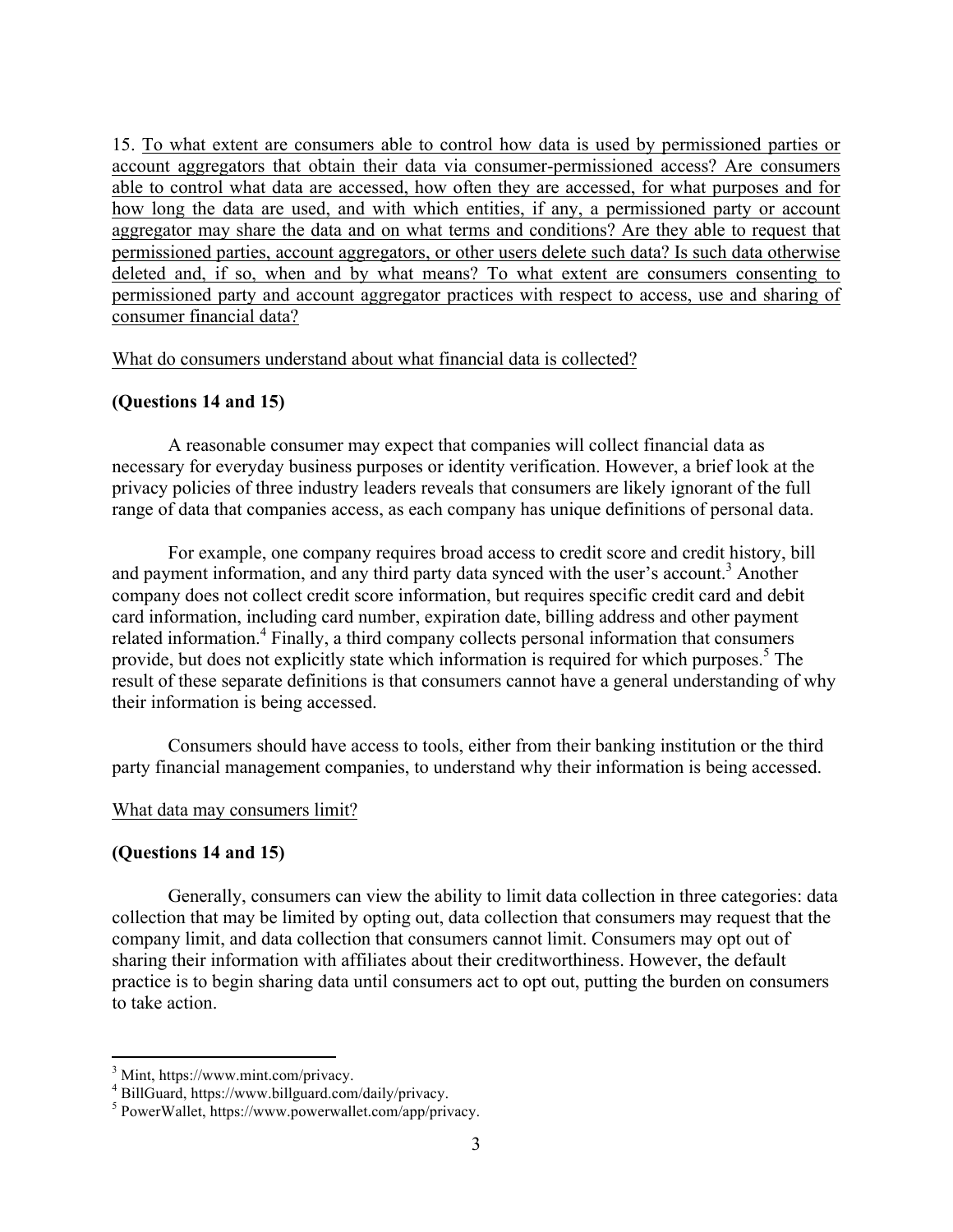For example, Mint users have a right to opt out of sharing personal creditworthiness data with affiliates (this is indicated by a chart on their Privacy Statement).<sup>6</sup> However, Mint users cannot opt out of data sharing with affiliates for business purposes. The terms state that users can email the company to request a limitation of sharing of personal information (but does not say whether the company must honor those requests).<sup>7</sup> Consumers may broadly request to limit the collection of personal information by contacting the company, though it is unclear what data the consumer may request to opt out of, and whether the company must honor those requests.

Further, it is unclear whether consumers are aware that they are required to do so by phone or email. Some companies explicitly provide that consumers may not limit access to other data. For example, the consumer may restrict affiliates from *using* personal data to market to that consumer; however, the consumer may not be permitted to prevent affiliates from *accessing* personal data for marketing purposes.

In other words, consumers may have the option to request limiting the sharing of some types of personal data, but do not have the ability to opt out of affiliates accessing many types of personal data.The only constant control consumers have is over geo-location data, and this control stems from a consumers' ability to turn off location access from their device rather than from the app itself. Accordingly, consumers should have better controls to limit access to their personal data.

#### What do consumers understand about a permissioned party's access to consumer data?

#### **(Questions 14 and 15)**

Generally, companies provide that they will make commercially reasonable efforts to delete data. However, there is no additional guidance on when a consumer can find out whether their data has been deleted. Therefore, consumers cannot have a quantifiable expectation as to when a company stops retaining and sharing personal data.

To further complicate matters, some companies provide that personal information will be retained as long as necessary, and as permitted by applicable law. This essentially means that such companies will likely be able to err on the side of retaining information rather than removing it.

Third party financial management companies should limit the amount of data they retain on consumers, and consumers should be informed about company data retention policies.

16. Do consumer financial account providers vet account aggregators or permissioned parties before providing data to them? Do consumer financial account providers perform any ongoing vetting of account aggregator or permissioned parties? If so, for what purposes and using what procedures? What are the associated impacts to consumers and to other parties?

 $\frac{6}{7}$  Mint, https://www.mint.com/privacy.